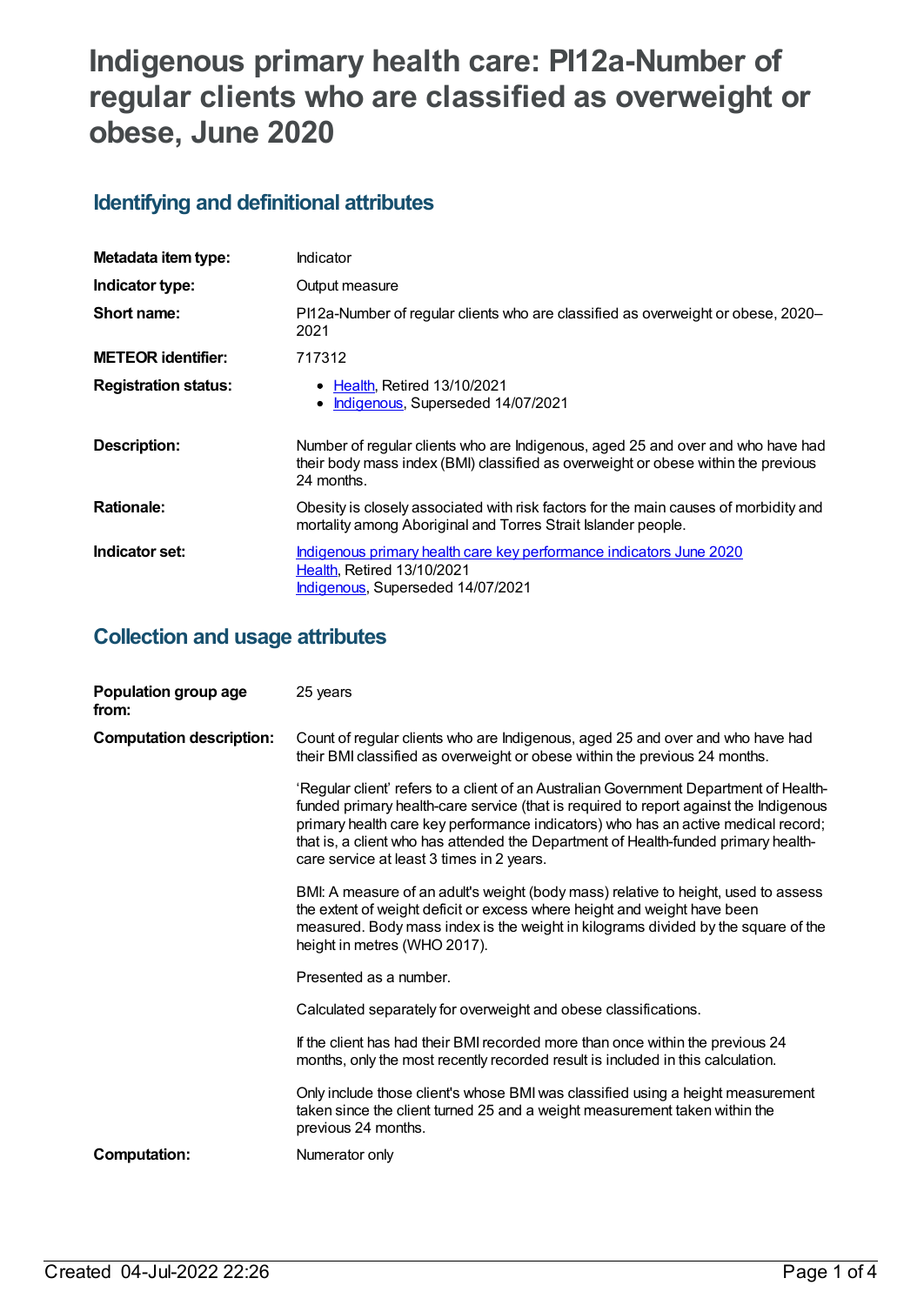| <b>Numerator:</b>               | Calculation A: Number of regular clients who are Indigenous, aged 25 and over and<br>who have had their BMI classified as overweight within the previous 24 months.                  |
|---------------------------------|--------------------------------------------------------------------------------------------------------------------------------------------------------------------------------------|
|                                 | Calculation B: Number of regular clients who are Indigenous, aged 25 and over and<br>who have had their BMI classified as obese within the previous 24 months.                       |
| <b>Numerator data elements:</b> | <b>Data Element / Data Set-</b>                                                                                                                                                      |
|                                 | Person-body mass index (classification), code N[.N]                                                                                                                                  |
|                                 | <b>Data Source</b>                                                                                                                                                                   |
|                                 | Indigenous primary health care data collection                                                                                                                                       |
|                                 | NMDS / DSS                                                                                                                                                                           |
|                                 | Indigenous primary health care NBEDS 2020-21                                                                                                                                         |
|                                 | Guide for use                                                                                                                                                                        |
|                                 | Only include the overweight and obese classifications.                                                                                                                               |
|                                 | Only include those client's whose BMI was classified using a height<br>measurement taken since the client turned 25 and a weight measurement<br>taken within the previous 24 months. |
|                                 | Data Element / Data Set-                                                                                                                                                             |
|                                 | Person-age, total years N[NN]                                                                                                                                                        |
|                                 | <b>Data Source</b>                                                                                                                                                                   |
|                                 | Indigenous primary health care data collection                                                                                                                                       |
|                                 | NMDS / DSS                                                                                                                                                                           |
|                                 | Indigenous primary health care NBEDS 2020-21                                                                                                                                         |
|                                 | Data Element / Data Set-                                                                                                                                                             |
|                                 | Person-Indigenous status, code N                                                                                                                                                     |
|                                 | <b>Data Source</b>                                                                                                                                                                   |
|                                 | Indigenous primary health care data collection                                                                                                                                       |
|                                 | NMDS / DSS                                                                                                                                                                           |
|                                 | Indigenous primary health care NBEDS 2020-21                                                                                                                                         |
|                                 | Data Element / Data Set-                                                                                                                                                             |
|                                 | Person-regular client indicator, yes/no code N                                                                                                                                       |
|                                 | Data Source                                                                                                                                                                          |
|                                 | Indigenous primary health care data collection                                                                                                                                       |
|                                 | NMDS / DSS                                                                                                                                                                           |
|                                 | Indigenous primary health care NBEDS 2020-21                                                                                                                                         |
|                                 |                                                                                                                                                                                      |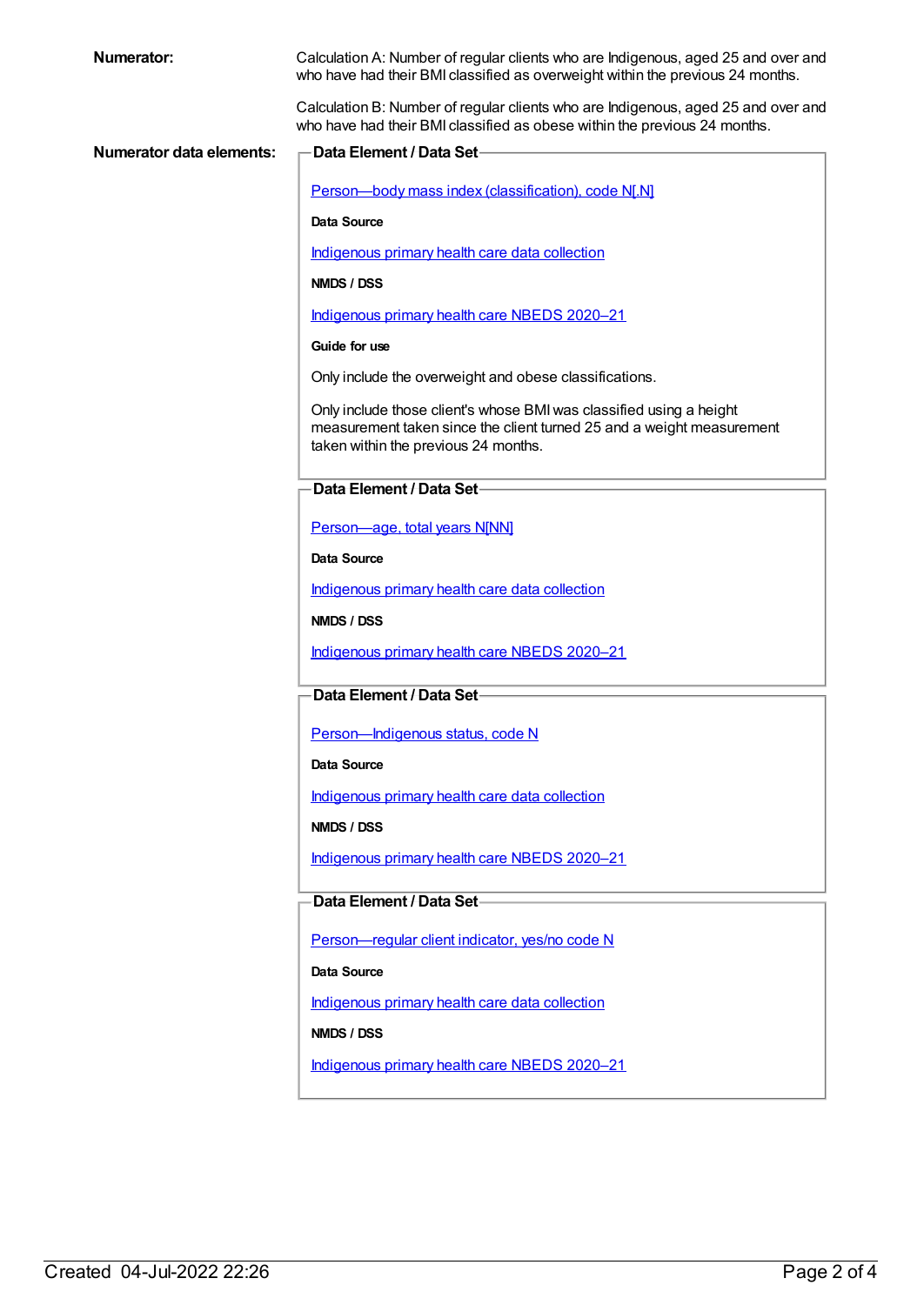| Disaggregation:                         | 1. Sex:<br>a) Male<br>b) Female                                                                                                                                                                                                                                                                                    |
|-----------------------------------------|--------------------------------------------------------------------------------------------------------------------------------------------------------------------------------------------------------------------------------------------------------------------------------------------------------------------|
|                                         | 2. Age group:<br>a) 25-34 years<br>b) 35-44 years<br>c) 45-54 years<br>d) 55-64 years<br>e) 65 years and over                                                                                                                                                                                                      |
| <b>Disaggregation data</b><br>elements: | Data Element / Data Set-                                                                                                                                                                                                                                                                                           |
|                                         | Person-age, total years N[NN]                                                                                                                                                                                                                                                                                      |
|                                         | Data Source                                                                                                                                                                                                                                                                                                        |
|                                         | Indigenous primary health care data collection                                                                                                                                                                                                                                                                     |
|                                         | NMDS / DSS                                                                                                                                                                                                                                                                                                         |
|                                         | Indigenous primary health care NBEDS 2020-21                                                                                                                                                                                                                                                                       |
|                                         | Data Element / Data Set-                                                                                                                                                                                                                                                                                           |
|                                         | Person-sex, code X                                                                                                                                                                                                                                                                                                 |
|                                         | Data Source                                                                                                                                                                                                                                                                                                        |
|                                         | Indigenous primary health care data collection                                                                                                                                                                                                                                                                     |
|                                         | NMDS / DSS                                                                                                                                                                                                                                                                                                         |
|                                         | Indigenous primary health care NBEDS 2020-21                                                                                                                                                                                                                                                                       |
| Comments:                               | This indicator covers a 24 month reporting period from 1 January 2020 to 31<br>December 2021:                                                                                                                                                                                                                      |
|                                         | • Indigenous primary health care NBEDS 2019-20 covers the period<br>01/01/2020 to 30/06/2020<br>• Indigenous primary health care NBEDS 2020-21 covers the period<br>01/07/2020 to 30/06/2021<br>• Indigenous primary health care NBEDS 2021-22 (to be released) will cover<br>the period 01/07/2021 to 31/12/2021. |
| ممشر بماستنام الممرم التمليس مممر       |                                                                                                                                                                                                                                                                                                                    |

#### **Representational attributes**

| <b>Representation class:</b> | Count   |
|------------------------------|---------|
| Data type:                   | Real    |
| Unit of measure:             | Person  |
| Format:                      | N[N(6)] |
|                              |         |

## **Indicator conceptual framework**

**Framework and dimensions: [Person-related](https://meteor.aihw.gov.au/content/410678) Factors** 

#### **Data source attributes**